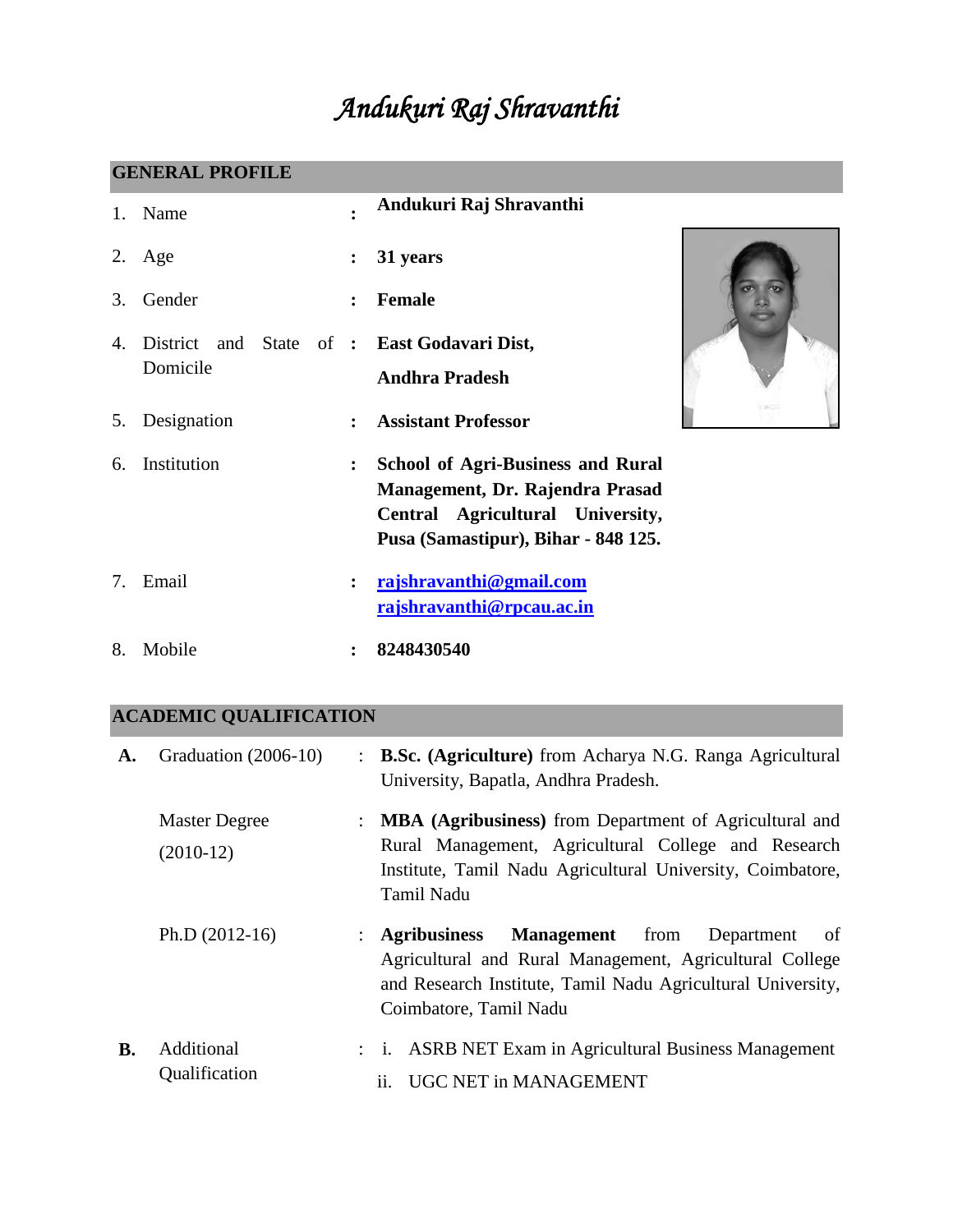# **EXPERIENCE REGARDING PREVIOUS AND PRESENT EMPLOYMENT**

| S.No. | <b>Employer</b>                                                                                                                                                                | Post held                  | <b>Period</b>         |
|-------|--------------------------------------------------------------------------------------------------------------------------------------------------------------------------------|----------------------------|-----------------------|
| 1.    | Department of Agricultural and Rural<br>Management, Centre for Agricultural<br>and Rural Development Studies,<br>Tamil Nadu Agricultural University,<br>Coimbatore, Tamil Nadu | <b>Teaching Assistant</b>  | Sep $2017 -$ Sep 2018 |
| 2.    | School of Agri-Business and Rural<br>Management, Dr. Rajendra Prasad,<br>Central Agricultural University, Pusa<br>(Samastipur), Bihar.                                         | <b>Assistant Professor</b> | Sep 2018 - Till date  |

## **COURSES HANDLED IN TAMIL NADU AGRICULTURAL UNIVERSITY**

| <b>Degree</b>                | <b>Course Details</b>                                   |
|------------------------------|---------------------------------------------------------|
| UG BS                        | ARM 302 Rural Marketing $(1+1)$                         |
| (Agribusiness Management)    | ARM 305 Project Management (2+1)                        |
|                              | ARM 405 Project Management $(2+1)$                      |
|                              | EXP 401 Financial Services $(0+5)$                      |
|                              | ARM 310 Business Research $(2+1)$                       |
| UG B.Tech (Horticulture)     | ARM 213 Supply Chain Management $(2+0)$                 |
| MBA (Agribusiness)           | ABM 612 Managerial Economics $(1+1)$                    |
|                              | PGS 604 Basic Concepts in Laboratory Techniques $(0+1)$ |
| Open Distance Learning - MBA | <b>ODL-MBA 607 Managerial Economics</b>                 |
| Open Distance Learning - MBA | <b>ODL-MBA 607 Managerial Economics</b>                 |
| in Rural Banking & Finance   |                                                         |
| Management                   |                                                         |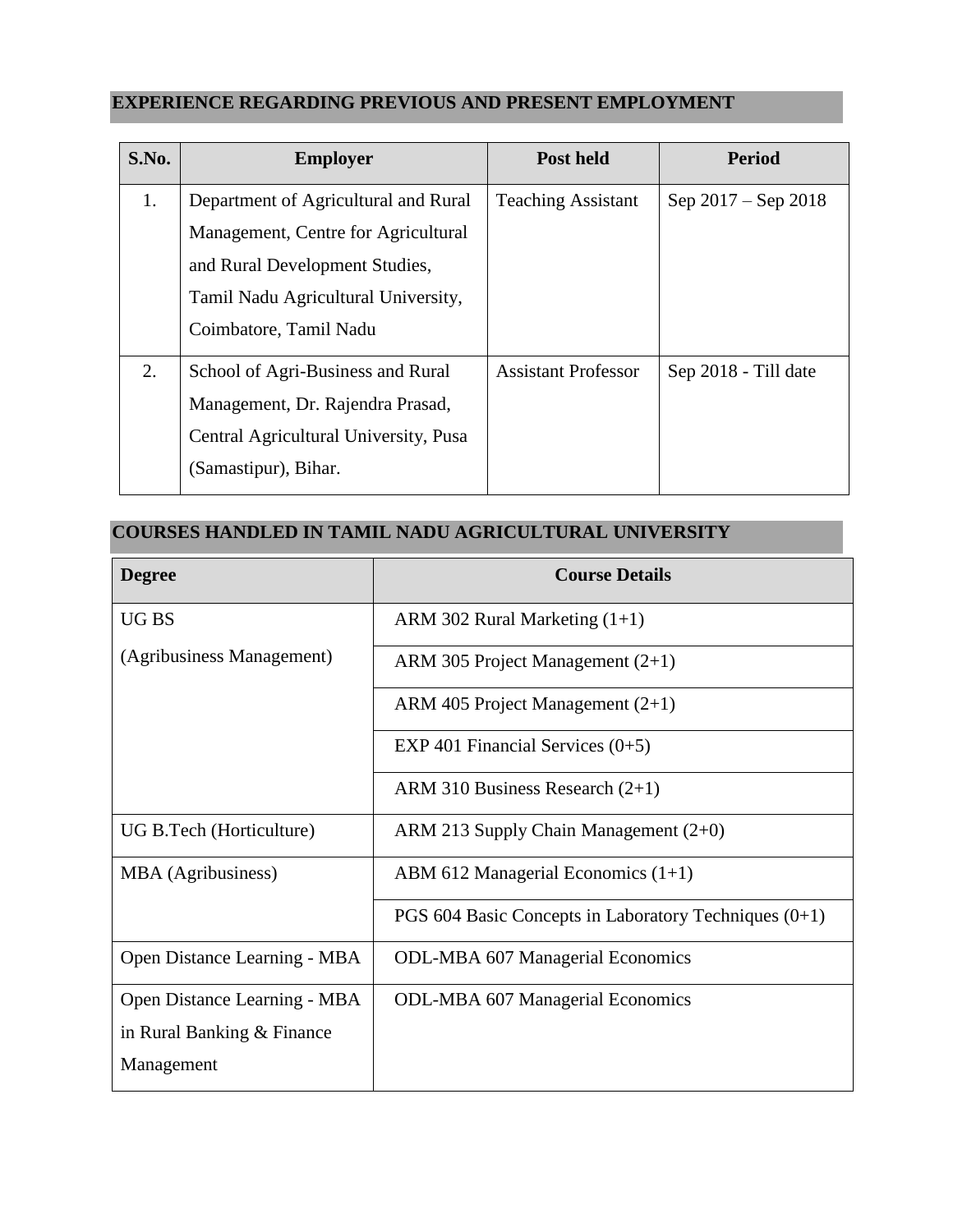## **COURSES HANDLED IN DR RAJENDRA PRASAD CENTRAL AGRICULTURAL UNIVERSITY**

| <b>Degree</b>    | <b>Course Details</b>                                                |
|------------------|----------------------------------------------------------------------|
| <b>MBA</b>       | ABM 502 Agribusiness Environment and Policy $(2+0)$                  |
| (Agri-Business   | ABM 503 Managerial Economics (3+0)                                   |
| Management)      | ABM 510 Production and Operation Management $(2+0)$                  |
|                  | ABM 511 Research Methodology in Business Management (3+0)            |
|                  | ABM 512 Project Management and Entrepreneurship Development $(2+0)$  |
|                  | ABM 515 Operations Research $(2+0)$                                  |
|                  | ABM 532 Agri-Supply Chain Management (2+0)                           |
|                  | ABM 591 Master's Seminar (0+1)                                       |
| <b>MBA</b>       | MRM 501 Organisational Behaviour $(2+0)$                             |
| (Rural           | MRM 512 Project Management and Evaluation $(2+0)$                    |
| Management)      | MRM 522 Rural Development and Management $(2+0)$                     |
| M.F.Sc.          | STM 502 Research Methodology $(1+1)$                                 |
| (Fisheries)      |                                                                      |
| UG B.Tech, Agril | EBM 101 Entrepreneurship Development and Business Management $(2+1)$ |
| Engg.            |                                                                      |
| UG B.Sc.         | HTA 302 Retailing and Merchandising-Textiles and Apparel $(2+0)$     |
| Community        | AEE 203 Economics and Marketing $(2+1)$                              |
| Science          |                                                                      |

## **STUDENT GUIDANCE**

 Currently guiding **4 students of MBA (Rural Management) and 2 students of MBA (Agri-Business)**, School of Agri-Business and Rural Management, Dr. Rajendra Prasad Central Agricultural University.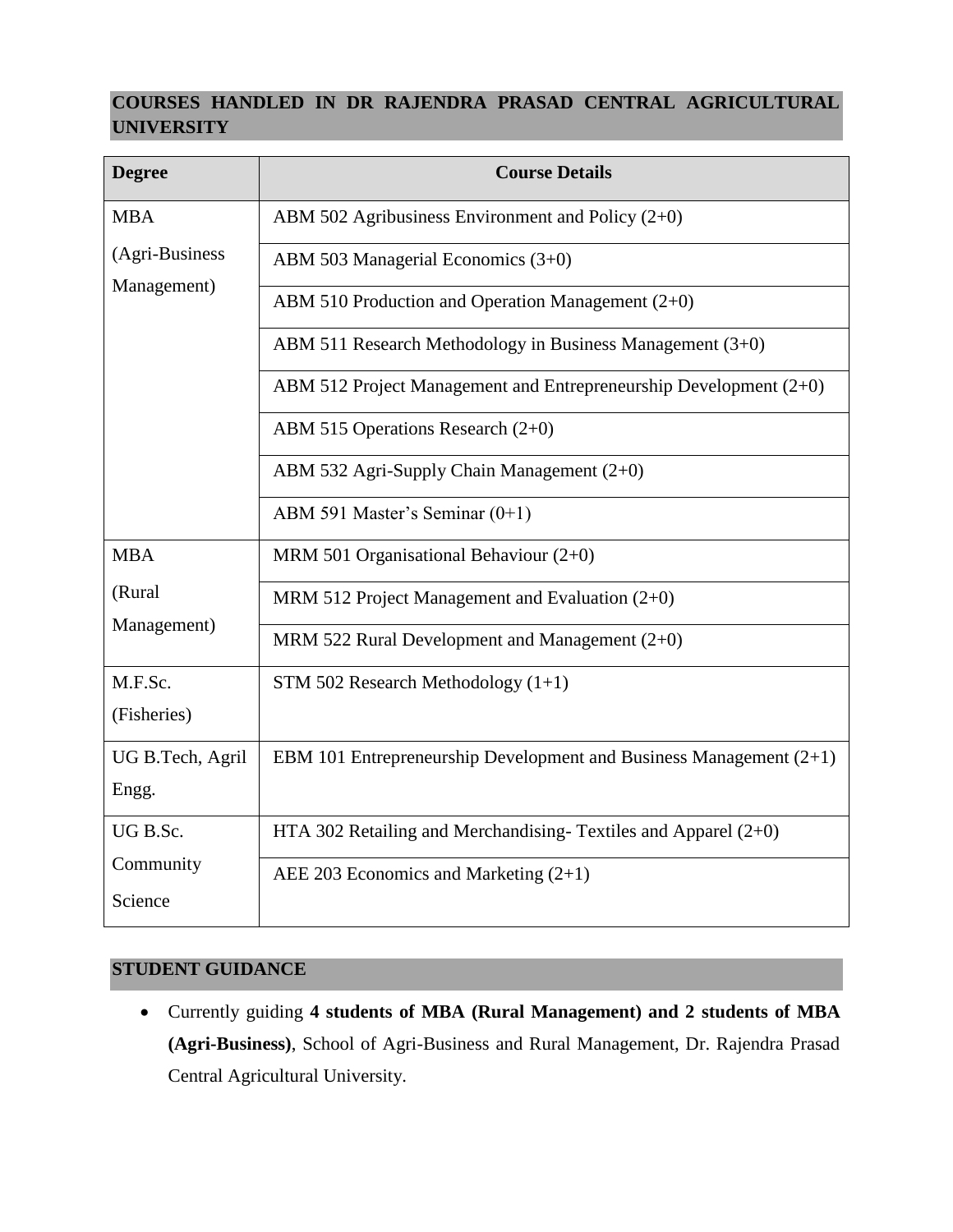## **PUBLICATIONS**

| S.No          | <b>Particulars</b>                 | <b>Nos</b>       |
|---------------|------------------------------------|------------------|
| a)            | <b>Books (with ISBN)</b>           | $\boldsymbol{2}$ |
| $\mathbf{b}$  | <b>Book Chapters (with ISBN)</b>   | 5                |
| $\mathbf{c})$ | e-Newsletter                       | 1                |
| d)            | <b>Research Articles</b>           | 24               |
| i.            | International Articles (Published) | 12               |
| ii.           | <b>National Articles</b>           | 7                |
| iii.          | Abstract                           | 5                |
| $\mathbf{e})$ | <b>Popular Articles</b>            | 12               |

#### **a) Books**

| S.No | <b>Title</b>                                                                                                                        | Author(s)                                                                     | Year of<br><b>Publication</b> | <b>Publisher</b>                                            | <b>ISBN</b><br>No.           |
|------|-------------------------------------------------------------------------------------------------------------------------------------|-------------------------------------------------------------------------------|-------------------------------|-------------------------------------------------------------|------------------------------|
| 1.   | Analysis of Customer<br>Perception, Expectation and<br>the Service Gap $-$ with<br>respect to a retail outlet in<br>Coimbatore City | Raj Shravanthi<br>Andukuri and<br>Ajjan, N.                                   | 2014                          | LAP<br><b>LAMBERT</b><br>Academic<br>Publishing,<br>Germany | $978 - 3$<br>659-<br>52673-2 |
| 2.   | <b>Agribusiness Management</b><br>for Competitive<br>Examinations                                                                   | Mahendran, K.,<br>Praveena, S.,<br>Shravanthi,<br>A.R. and<br>Shakthirama, V. | 2019                          | Himalaya<br>Publishing<br>House Pvt.<br>Ltd,<br>Mumbai      | 978-93-<br>5367-<br>$717-6$  |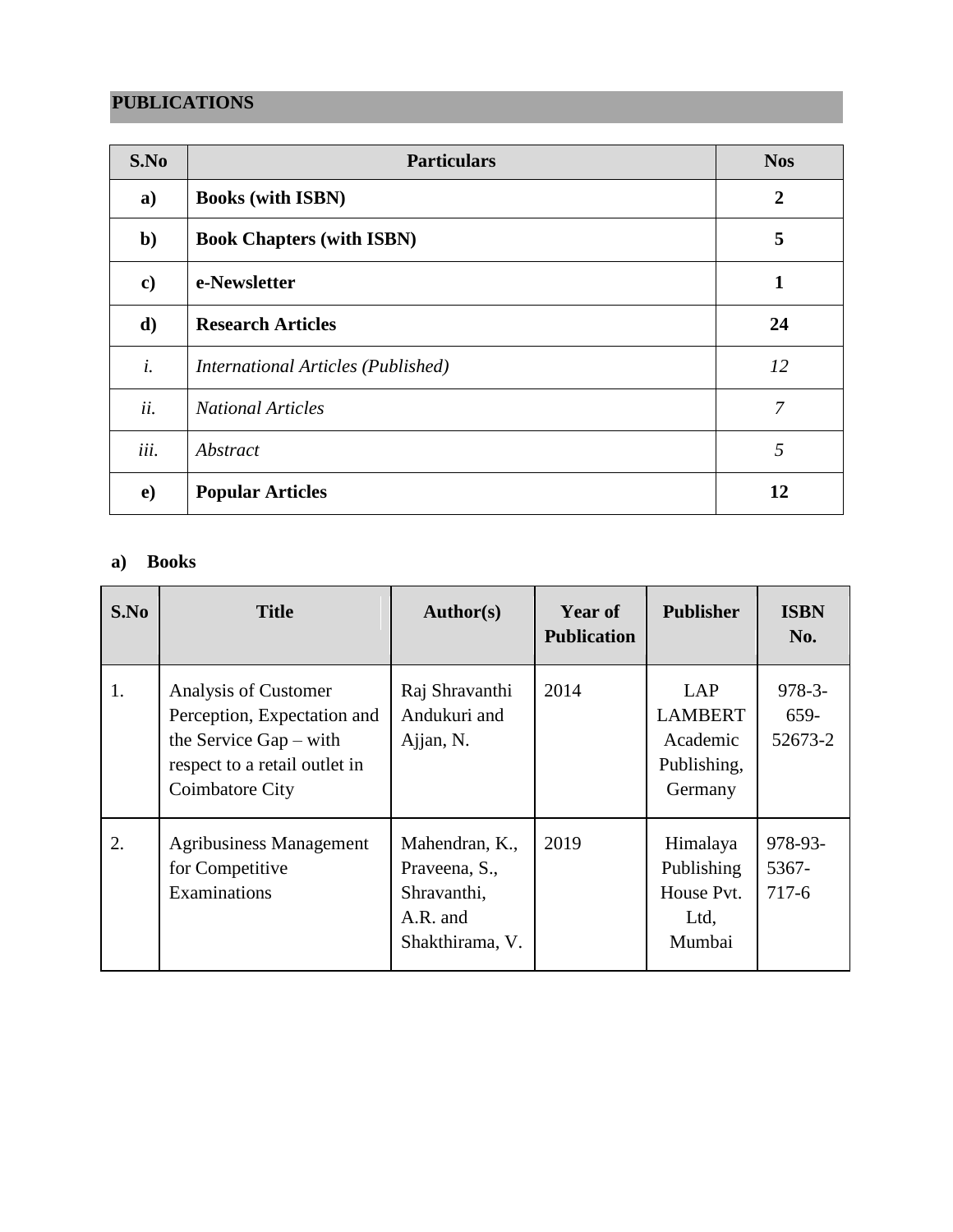## **b) Book Chapters**

| S.No             | <b>Name of the Book</b>                                                                                                   | <b>Title of the Chapter</b>                                                                                                                                                                | <b>Publisher</b>                                                                     | Year |
|------------------|---------------------------------------------------------------------------------------------------------------------------|--------------------------------------------------------------------------------------------------------------------------------------------------------------------------------------------|--------------------------------------------------------------------------------------|------|
| 1.               | Agribusiness<br>Management and<br>Entrepreneurship -<br><b>Practical Manual</b><br>(ISBN 978-93-<br>83799-88-6)           | Sole Proprietorship, Partnership, Public<br>Limited, One Man Company,<br>Cooperative Society and Farmer Producer<br>Company                                                                | Dept of ARM,<br>CARDS,<br>TNAU,<br>Coimbatore                                        | 2017 |
| 2.               | $IGNITE - 2015$<br>Challenges $&$<br>Opportunities for<br>Growth of Indian<br><b>Financial Sector</b><br>(ISSN 2394-269X) | <b>Assessment of Alternative Banking</b><br>Mediums and its Awareness among<br>Customers in the leading private sector<br>bank, Coimbatore, pp.432-445                                     | RTMNU, Dept<br>of Business<br>Management &<br>NIT School of<br>Management,<br>Nagpur | 2015 |
| 3.               | <b>Tamil Conference</b><br>(ISBN: 978-93-<br>87702-56-5)                                                                  | Raj Shravanthi, Praveena, S., et al.,<br>(2013). Analysis of Consumer Perception<br>and Expectation towards retail stores,<br>pp.73-75.                                                    | Thannambikkai                                                                        | 2013 |
| $\overline{4}$ . | <b>Tamil Conference</b><br>(ISBN: 978-93-<br>87702-56-5)                                                                  | S.<br>Kumaresh,<br>K.,<br>Praveena,<br>Raj<br>al.,<br>(2011).<br><b>Shravanthi</b><br><b>Brand</b><br>et<br>Preference of Farmers & Dealers towards<br>drip irrigation systems, pp. 68-70. | Thannambikkai                                                                        | 2013 |
| 5.               | <b>Tamil Conference</b><br>(ISBN: 978-93-<br>81102-53-4)                                                                  | Divya, K., Malarkodi, M., S. Praveena,<br>Raj Shravanthi (2013). Present scenario<br>of food processing sector in India, pp. 83-<br>85.                                                    | Laser park<br>printers                                                               | 2013 |

## **c) E-Newsletter**

| S.No | <b>Title</b>                                                      | <b>Editor</b>     | <b>Year of</b><br><b>Publication</b> | <b>Publisher</b>                                                                                                                       |
|------|-------------------------------------------------------------------|-------------------|--------------------------------------|----------------------------------------------------------------------------------------------------------------------------------------|
| 1.   | <b>PRERNA</b><br>(e-Newsletter)<br>Volume 1 (Issue 1,<br>2 and 3) | Raj Shravanthi, A | 2019                                 | School of Agri-Business and<br>Rural Management,<br>Dr. Rajendra Prasad Central<br>Agricultural University, Pusa,<br>Samastipur, Bihar |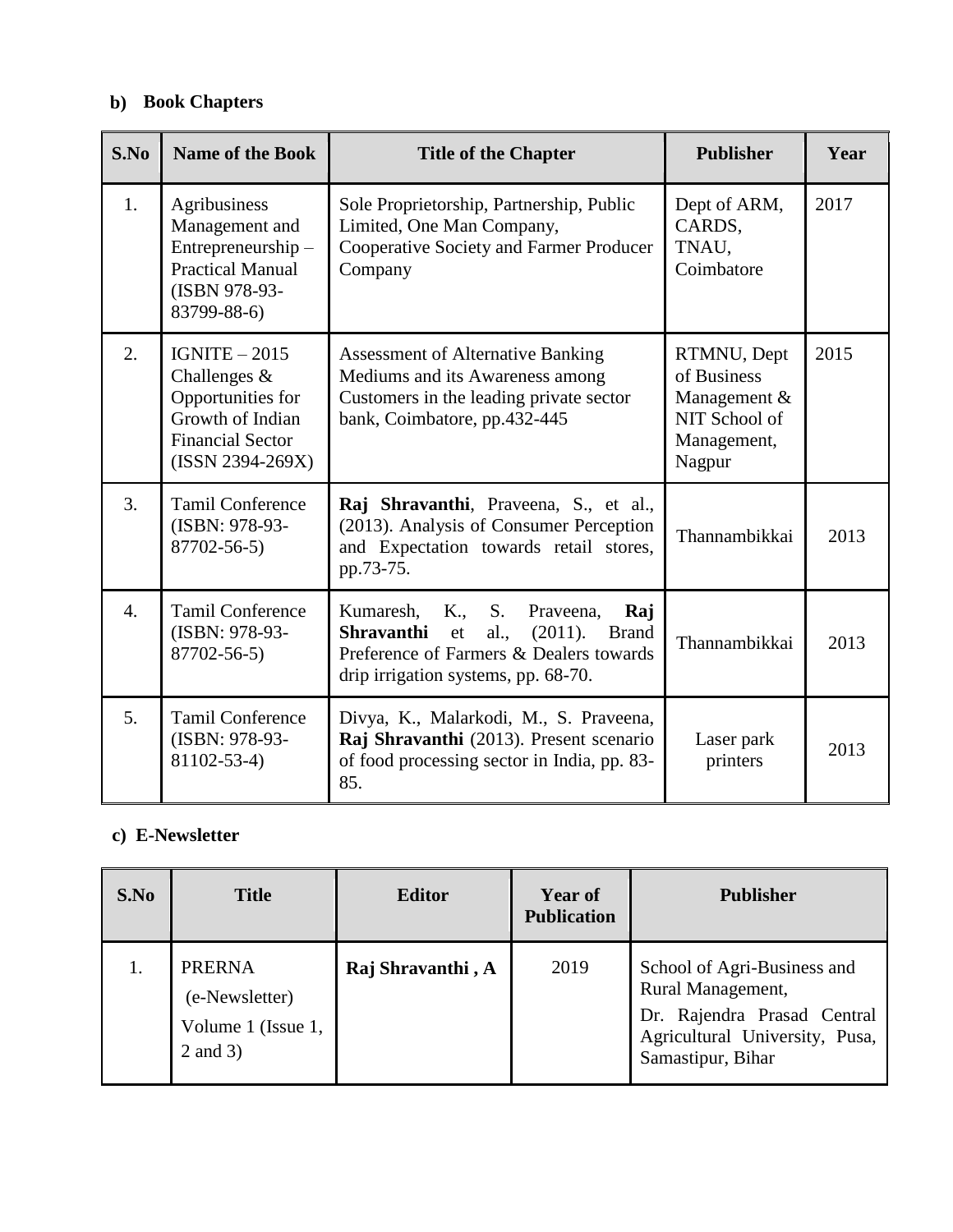#### **d) Research Articles**

- **i) INTERNATIONAL (12 Nos.)**
- **1.** Navaneetham, B., **Raj Shravanthi, A.** and Indumathi, V.M. (2019) Role of Farmer Producer Companies in Achieving Agricultural Sustainability in Tamil Nadu, *Multilogic in Science,9(31):188-191.* **(NAAS 5.20)**
- 2. Alekhya, P and **Raj Shravanthi, A.** (2019) Buying Behaviour of Consumers towards Millet Based Food Products in Hyderabad District of Telangana, India, *International Journal of Current Microbiology and Applied Sciences, 8(10): 223-236.* **(NAAS 5.38)**
- 3. **Andukuri Raj Shravanthi** (2016) Storage Behaviour of Chilli Traders in Guntur District of Andhra Pradesh, *Progressive Research-An International Journal, 11(5): 3454-3456.* **(NAAS 3.84)**
- 4. **Andukuri Raj Shravanthi** & Mahendran, K. (2015) Cold Storage Warehouse Units in India – A Region-Wise Comparative Study, *International Journal of Agricultural Science and Research, 5(5):53-62.*( **(NAAS 3.53)**
- 5. **Andukuri Raj Shravanthi** & Mahendran, K. (2015) Incremental Price Realization due to Cold Storage And Utilization Of Pledge Financing Services by Chilli Farmers in Guntur District of Andhra Pradesh, *Progressive Research-An International Journal, 10(2):910-914.***(NAAS 3.84)**
- 6. **Andukuri Raj Shravanthi** & Mahendran, K. (2015) Supplier Selection Based on Multiple Criteria (AHP) in Agriculture Pump Industry in Coimbatore, *Progressive Research-An International Journal, 10(2):915-920.* **(NAAS 3.84)**
- 7. **Andukuri Raj Shravanthi** & Ann Pauline, D. (2013). Analysis of Retail Service Quality at a hypermarket in Coimbatore, *International Journal of Engineering, Business and Enterprise Applications, 6(1):25-29.*
- 8. **Andukuri Raj Shravanthi,** Sagar Deshmukh & Deepa, N. (2013). Work Life Balance of Women in India, *International Journal of Research in Management Sciences,1(1):83-92.*  **(Impact Factor: 2.430)**
- 9. Ann Pauline, D & **Andukuri Raj Shravanthi** (2013). A Study on Awareness and Farmers Satisfaction of Agricultural Credit Schemes of Syndicate Bank in Pollachi Taluk of Tamil Nadu, *International Journal of Research in Management Sciences,1(1):28-45.* **(Impact Factor: 2.430)**
- 10. Sagar Deshmukh, Deepa, N. & **Andukuri Raj Shravanthi** (2013). E-CRM: An Ultimate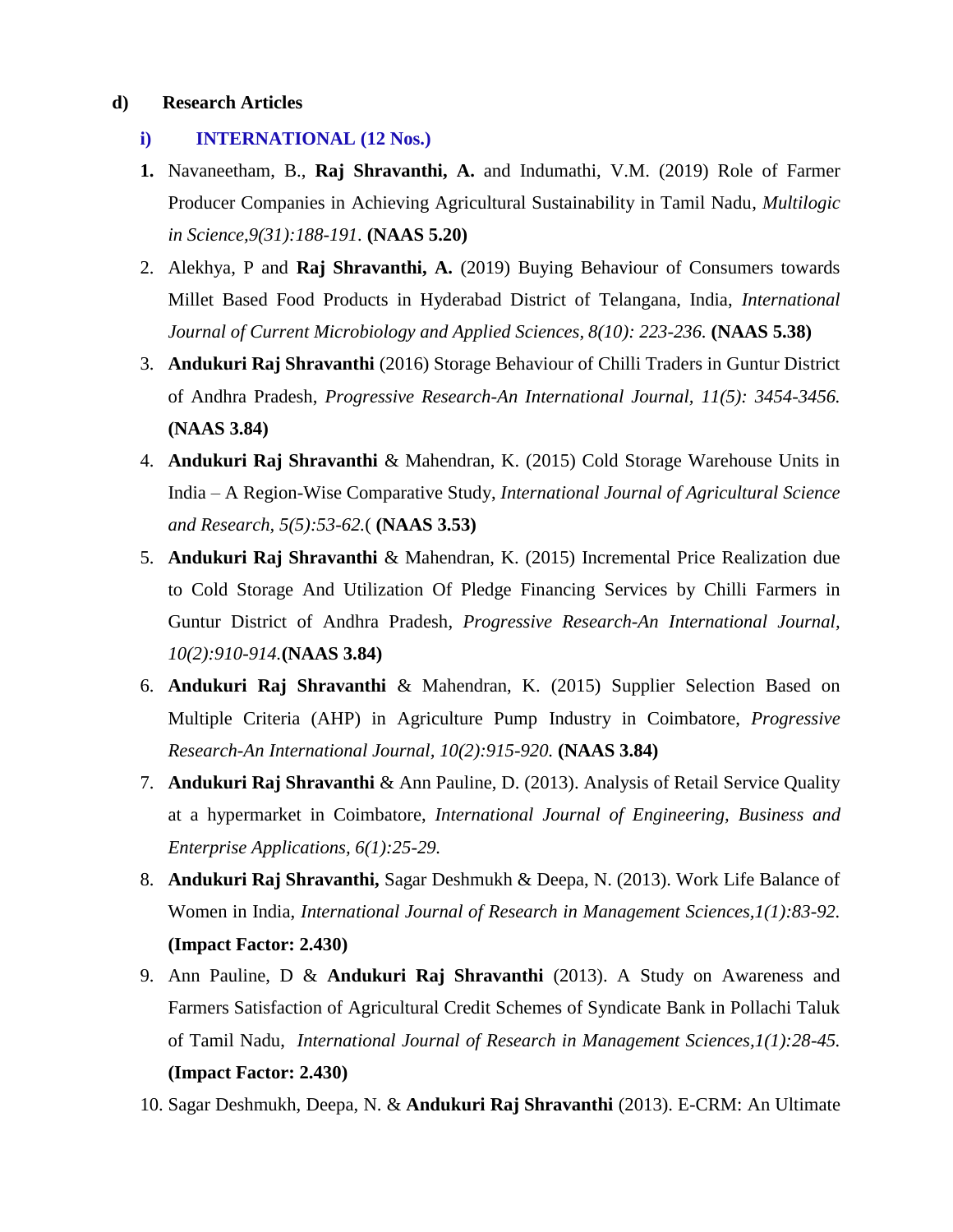Strategy for an Organization, *International Journal of Management Research and Review, 3(3):2557-2566.* **(Impact Factor: 2.25)**

- 11. **Andukuri Raj Shravanthi** & Anitha Pauline, D. (2013). A Consumer Study in Organised Retailing at a Hypermarket in Coimbatore, *International Journal of Scientific Research, 2(10):18-20.* **(Impact Factor: 0.3317)** *(UGC Approved Journal)*
- 12. **Andukuri Raj Shravanthi** & Moghana Lavanya, S. (2012). Netnography: A Qualitative Research Tool, *International Journal of Management Research and Review, 2(6): 903- 912.* **(Impact Factor: 2.25)**
- **ii) NATIONAL** (**7 Nos.)**
- 1. N.Jayashree, Dr. N.Deepa & **Dr. A. Raj Shravanthi** (2018) Analysis of Relationship between dimensions of Financial Literacy among Women SHGs Engaged in Weaving and Coir Activities in Salem District of Tamil Nadu, *Indian Journal of Economics and Development, 14(2):243-251.***(NAAS 4.82)**
- 2. **Andukuri Raj Shravanthi** & K. Mahendran (2017) Relationship and Information Management Activities of Cold Storage Warehouses With Its Stakeholders: A Study In Guntur District Of Andhra Pradesh, *Journal of Entomology and Zoology studies*, *6(1): 1642-1647.***(NAAS 5.53)**
- 3. **Andukuri Raj Shravanthi** & Mahendran, K. (2016) Fertilizer Industry Life Cycle Analysis, *Asian Science, 11(1):21-25.***(NAAS 3.14)**
- 4. Anitha Pauline, A & **Andukuri Raj Shravanthi**. (2014). Information Source Utilization Behaviour of Paddy Farmers about Farm Mechanization, *Journal of Communication Studies (Varanasi), 32(1):34-38*. *.***(NAAS 2.89)**
- 5. **Andukuri Raj Shravanthi** & Ann Pauline, D. (2013). Emotional Intelligence- A Conceptual Framework, *International PARIPEX-Indian Journal of Research, 2(11):1-3.* **(Impact Factor: 6.761)** *(UGC Approved Journal)*
- 6. Anusha Sri, C., **Andukuri Raj Shravanthi** & Ajjan, N. (2013). Green Marketing in Food Industry, *ABINAV National Monthly Refereed Journal of Research in Commerce & Management, 2(4):69-81.* **(Impact Factor: 0.765)** *(UGC Approved Journal)*
- 7. **Andukuri Raj Shravanthi** & Ajjan, N. (2012). Analysis of Customer Perception, Expectation and the Retail Service Gap at a Hypermarket in Coimbatore City, *Research Journal of Social Science &Management, 2(7):93-102.* **(Global Impact Factor 0.897)**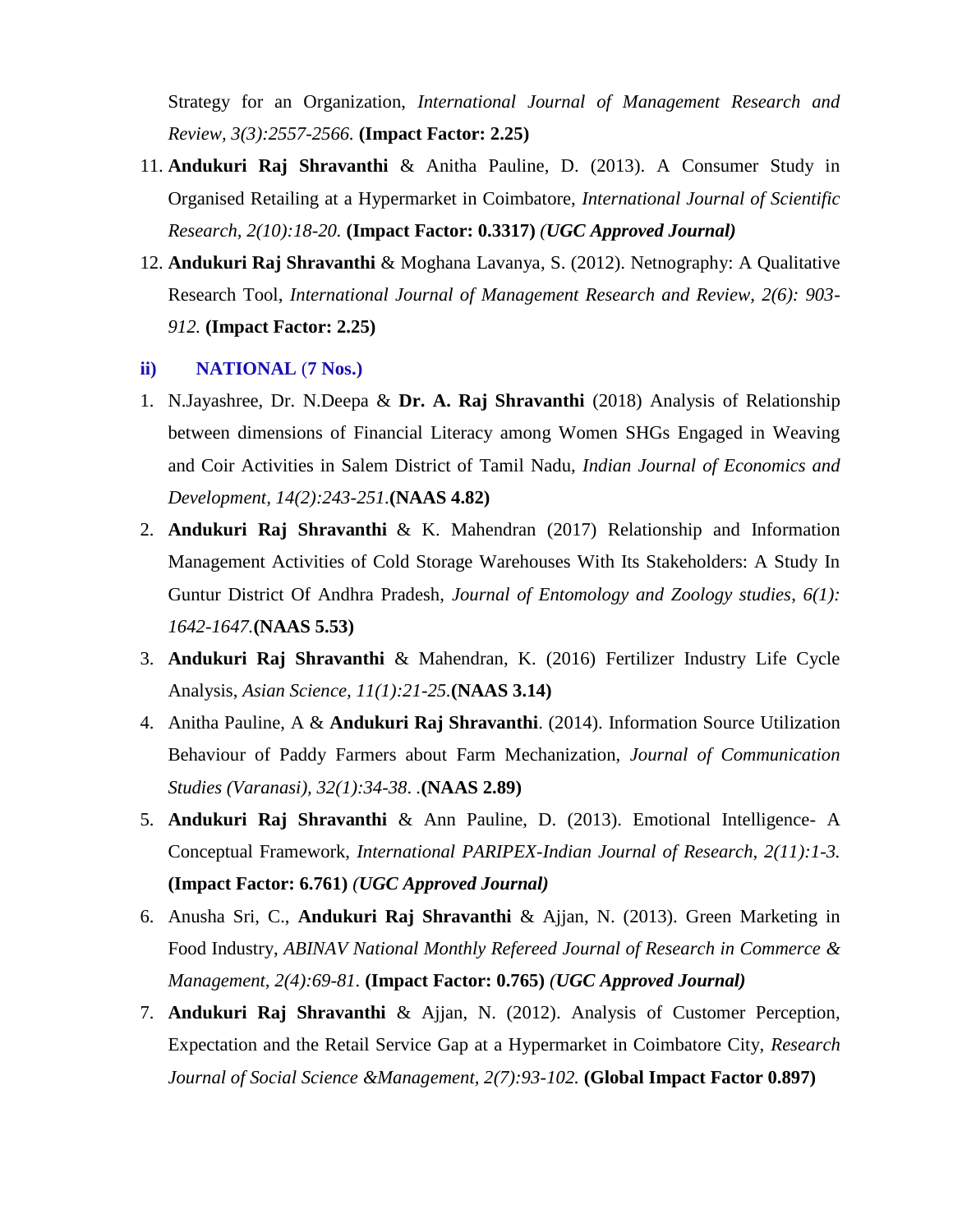#### **iii. ABSTRACTS (5 Nos).**

- 1. Indumathi, V.M., **Shravanthi, A.R.**, & Prakash, K.C., (2018). Adoption of Lean Management Practices by the Modern Paddy Processing Units in South Tamil Nadu. 320- 323. Proceedings of International Conference on Food Processing and Agribusiness "Emerging Trends" held on  $18<sup>th</sup>$  and  $19<sup>th</sup>$ , January, 2018.
- 2. **Shravanthi, A.R**., Indumathi, V.M., & Prakash, K.C., (2018). Post Harvest Activities in Dry Chillies in Guntur District of Andhra Pradesh. 336-341. Proceedings of International Conference on Food Processing and Agribusiness "Emerging Trends" held on 18<sup>th</sup> and  $19<sup>th</sup>$ , January, 2018.
- 3. Anitha Pauline, A., **Andukuri Raj Shravanthi** & Sekar, V. (2014) presented a paper on Knowledge level of farm implements and machineries in paddy cultivation in Madurai district of Tamil Nadu, in the National conference on Emerging challenges and opportunities in biotic and abiotic stress management (ECOBASM) held at Hyderabad, Telangana.
- 4. Deepa, N., Sagar Deshmukh & **Andukuri Raj Shravanthi** (2013) presented a paper on Social Entrepreneurship in the international conference on Entrepreneurship Development: Potentials and Emerging Challenges in the Globalised World held at Rajasthan.
- 5. **Andukuri Raj Shravanthi** & Sagar, B.T. (2011) presented a paper on Rural Market Innovations in India, in the National conference on Rural Marketing and Rural Consumerism: Road Map to Build Vibrant Rural India held at Gandhigram, Tamil Nadu.
- **e) Popular articles – In Magazines (12 Nos.)**
	- 1. Alekhya, P and **A Raj Shravanthi** (2019). Direct Benefit Transfer (DBT) A Benediction or Scourge For Fertilizer Manufacturing Companies, *Agrobios, 18(10)* (ISSN: 0972- 7027)
	- 2. Alekhya, P and **A Raj Shravanthi** (2019). Agro Tourism, *Agrobios, 18(6):126-128*. (ISSN: 0972-7027)
	- 3. **Andukuri Raj Shravanthi** (2019). Digital Village, *Agrobios, 18(4):123*. (ISSN: 0972- 7027)
	- 4. **Andukuri Raj Shravanthi** (2019). Zero Budget Natural Farming, *Readers Shelf, 16(2):18-19*. (ISSN: 2321-7405)
	- 5. Praveena, S. & **Andukuri Raj Shravanthi** (2016). Agricultural Credit and Non-Performing Assets Status of Banks in India, *Agrobios, 14(9):123-124*. (ISSN:0 972-7027)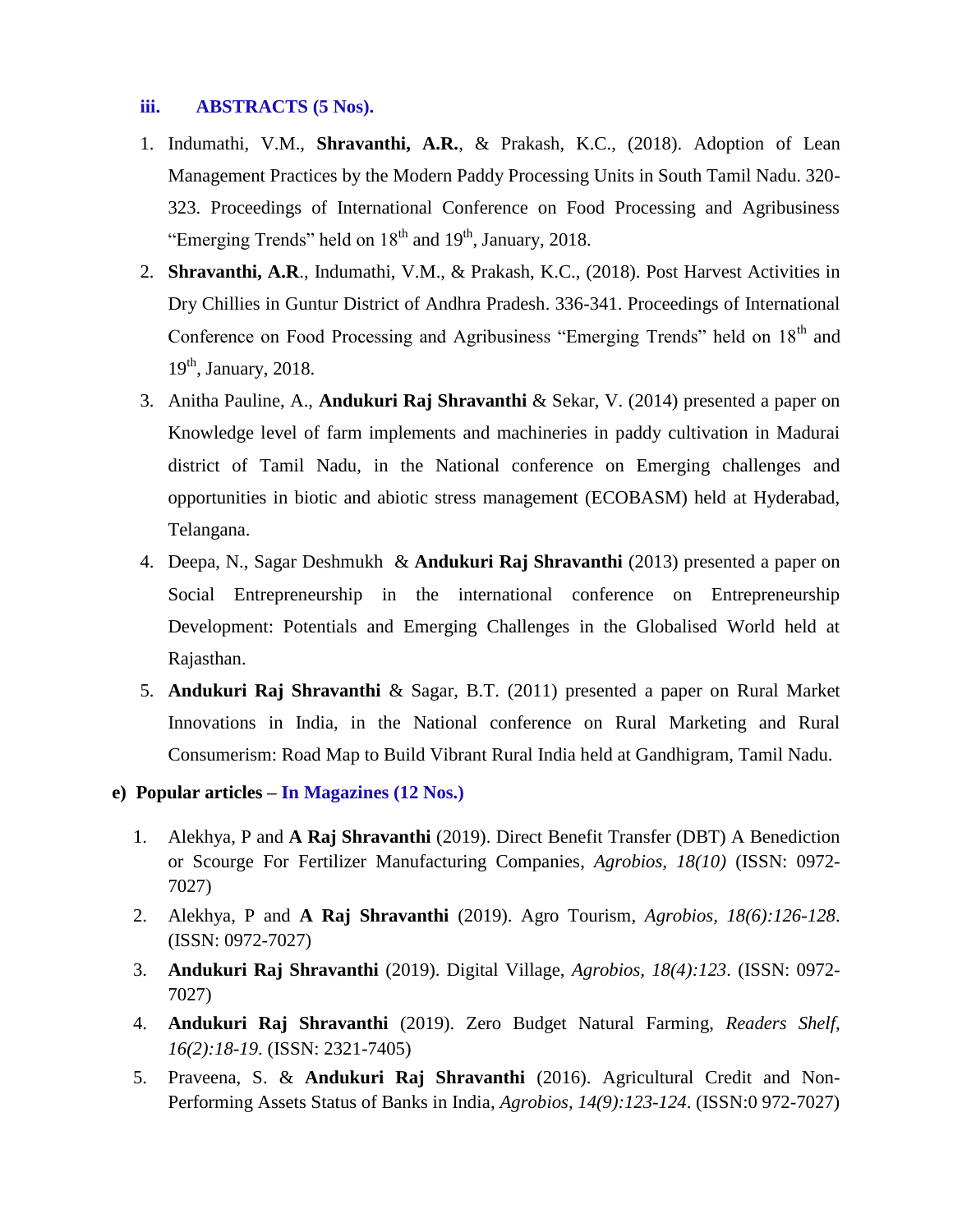- 6. Praveena, S., **Andukuri Raj Shravanthi** & Srimathi, S. (2015). Biofuels Future fuel for India? *Kisan World, 42(8):38.* (ISSN: 0971-9229)
- 7. Navaneetham, B & **Andukuri Raj Shravanthi** (2015). Hunting Ground in Palmolein, *Kisan World, 42(7):42*. (ISSN: 0971-9229)
- 8. **Andukuri Raj Shravanthi** & Navaneetham, B. (2015). Sugar Industry, *Kisan World, 42(6):55-56*. (ISSN: 0971-9229)
- 9. Praveena, S. & **Andukuri Raj Shravanthi** (2015). Disseminating of Marketing Intelligence, *Agrobios, 14(7):110-111*. (ISSN: 0972-7027)
- 10. **Andukuri Raj Shravanthi**., Navaneetham, B., & Sagar Deshmukh. (2015). Agricultural Marketing Challenges for Local and International Markets, *Agrobios, 14(5):130-131*. (ISSN: 0972-7027)
- 11. Navaneetham, B., **Andukuri Raj Shravanthi** & Poornima Jency. (2015). Growing Concern on Organic Farming, *Agrobios, 14(4):130-131*. (ISSN: 0972-7027)
- 12. Praveena, S., Srimathi, S.& **Raj Shravanthi** (2015). E Commerce on Supply Chain Management, *Readers Shelf, 11(12):19-20.* (ISSN: 2321-7405)

| S.No             | <b>Name of the Award</b>                                  | <b>Sponsor</b>                                                                                                                                                                                                                                                                     |  |
|------------------|-----------------------------------------------------------|------------------------------------------------------------------------------------------------------------------------------------------------------------------------------------------------------------------------------------------------------------------------------------|--|
| 1.               | Best Young Teacher Award<br>(2019)                        | Science & Tech Society for Integrated Rural<br>Improvement, Telangana.                                                                                                                                                                                                             |  |
| 2.               | <b>Best Oral Presentation Award</b><br>(2016)             | National Conference on Emerging Challenges and<br>Agriculture,<br>Opportunities<br>in<br>Social,<br>Plant,<br>Environment, Co-operatives and<br>Technology<br>(ECOASPECT 2016) held on September $10^{th}$ and $11^{th}$<br>at Indian Institute of Rice Research (IIRR), Hyderabad |  |
| 3.               | <b>Young Scientist Award</b><br>(2016)                    | Genesis Urban and Rural Development Society,<br>Hyderabad, Telangana.                                                                                                                                                                                                              |  |
| $\overline{4}$ . | Young Researcher Award<br>(2017)                          | <b>GRABS</b> Educational Charitable Trust, Chennai                                                                                                                                                                                                                                 |  |
| 5.               | <b>Young Scientist Award</b><br>(2016)                    | Society of Biotechnology, Allahabad                                                                                                                                                                                                                                                |  |
| 6.               | Prime Minister's Scholarship<br>Scheme (2006)             | Kendriya Sainik Board, Ministry of Defence                                                                                                                                                                                                                                         |  |
| 7.               | Mr. M. Ravikumar Award for<br>the best MBA Student (2012) | Tamil Nadu Agricultural University, Coimbatore                                                                                                                                                                                                                                     |  |
|                  | <b>Gold Medal</b>                                         |                                                                                                                                                                                                                                                                                    |  |
| 8.               | Junior Research Fellowship<br>(2013)                      | University Grants Commission, New Delhi                                                                                                                                                                                                                                            |  |

#### **MEDALS, AWARDS AND FELLOWSHIPS OBTAINED**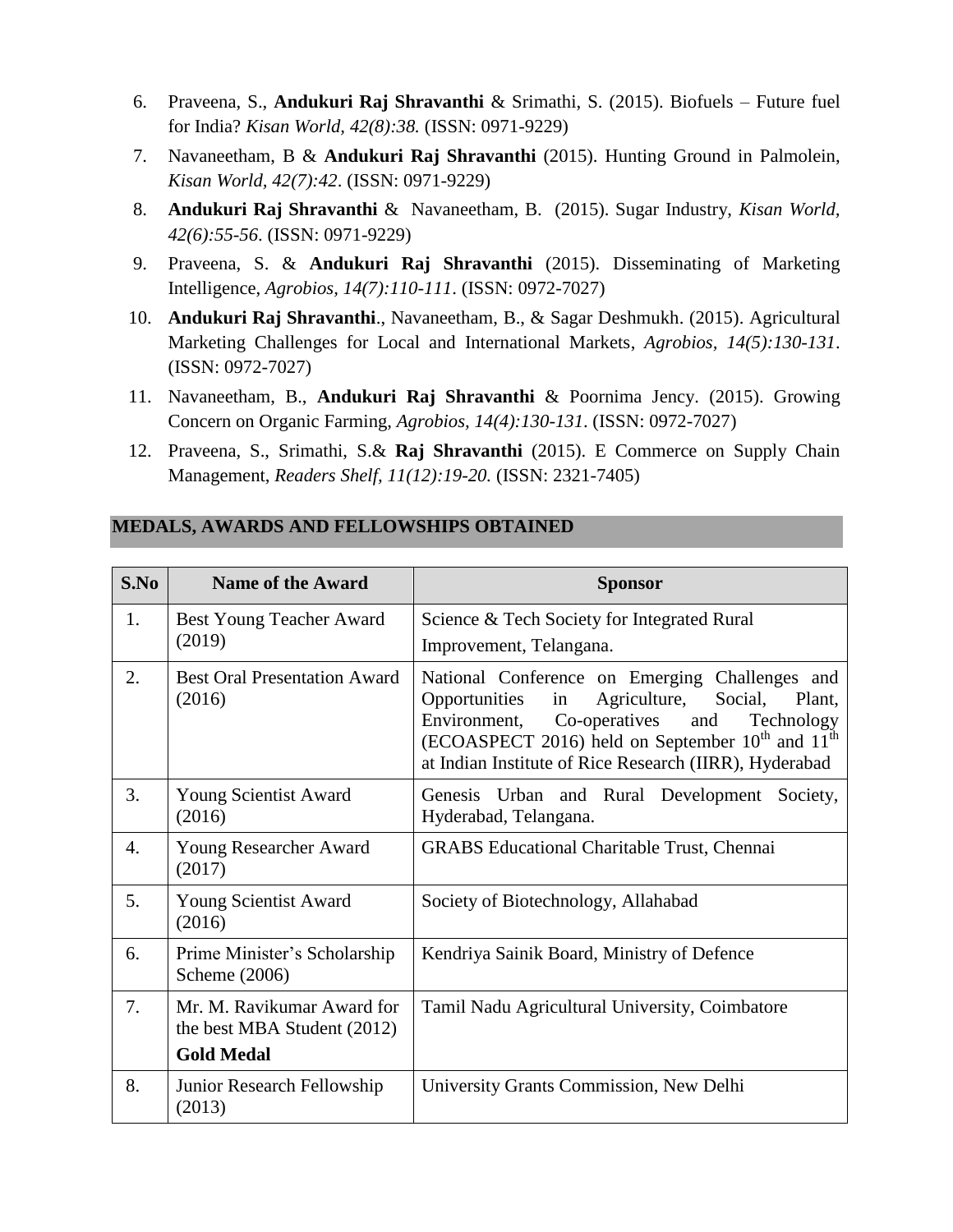### **ADDITIONAL RESPONSIBILITIES**

- Organized a stall in **"Kisan Mela"** displaying the concept of **"Rural Tourism"** and other business models for rural people, held from  $18<sup>th</sup>$  Feb, 2020 to  $20<sup>th</sup>$  Feb, 2020 in Dr. Rajendra Prasad Central Agricultural University and was awarded one of the best stall.
- Assisted by **Comparing/Anchoring** in a **"Brainstorming Session on: Policy for Rejuvenation and Conservation of Wetland in Bihar'** organized on the occasion of International Wetland Day (2<sup>nd</sup> Feb, 2020) at Dr. Rajendra Prasad Central Agricultural University, Bihar.
- **Academic In-charge** for MBA (Agri-Business), School of Agri-Business and Rural Management, Dr. Rajendra Prasad Central Agricultural University from May 2019 to till date
- **Hostel Superintendent** for post graduate girls hostel in Dr. Rajendra Prasad Central Agricultural University from Nov, 2018 to till date.
- **Invigilation duty** six times for **recruitment** of Assistant Professor, SMS and Assistant Engineer etc
- Organized a **sensitization workshop titled "Jeevan Ka Arambh- Ek Nayi Disha"** for the students of Rural Management which was conducted to expose the students to the concept of rural management and to enlighten them about the scope of rural management.
- **Organized cultural events** such as Christmas and Makar Sankranthi in School of Agri-Business and Rural Management, Dr. Rajendra Prasad Central Agricultural University, to inculcate unity among heterogeneous group of students from various states of the country.
- Organized several **guest lecturers** in various areas of agribusiness and rural management.
- Organized **Jhanki** showing a **"Digital Village"** model and **cultural event portraying "Kargil War"** on the occasion of Republic Day in Dr. Rajendra Prasad Central Agricultural University and was awarded best Jhanki and best cultural event
- **Organized student visit** for MBA (Agri-Business) to National Research Centre, Litchi, Muzaffarpur, Bihar
- Performed the role of **Reviewer** and has contributed to the quality and success of the journals of Bioinfo Publications.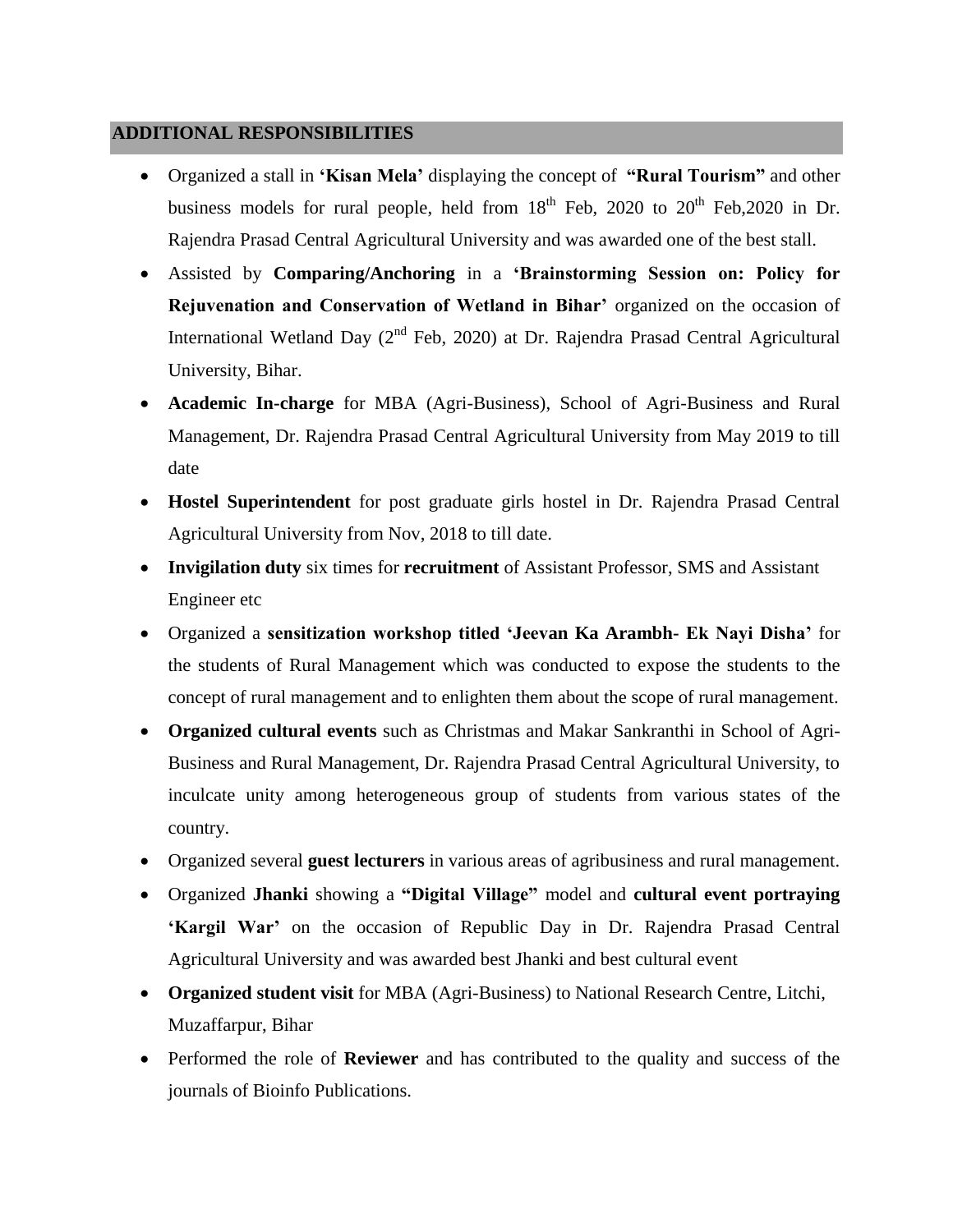- Performing the role of **Reviewer** for e-newsletter "Agriculture and Food" (ISSN: 2581- 8317)
- Assisted in preparation of **final exam question papers** (Managerial Economics, Principles of Management and Organisational behaviour; and Research Methodology in Business Management) for Professor Jayashankar Telangana State Agricultural University (**PJTSAU**), Hyderabad.
- Assisted in preparing **objective questions in Agri-Business Management subjects** for competitive exams submitted to **Directorate of Students Welfare**, Tamil Nadu Agricultural University, Coimbatore.
- Staff coordinators for events of Management Meet (2018) conducted by undergraduate and post graduate students of department of Agricultural and Rural Management **(incharge for Operation Management and Business Quiz)**.
- **Staff coordinators for organizing committee of Management Meet** (2018) conducted by undergraduate and post graduate students of department of Agricultural and Rural Management.
- **Staff coordinators** for organizing committee of **workshop on Farmer Producer Companies** towards Doubling Farmers Income, jointly organized by Tamil Nadu Agricultural University, The Confederation of Indian Industry and Government of Tamil Nadu held on 14.07.2018.
- Stall duty for **Agri-Intex (Agricultural Fair)** held on 13.07.18 in Coimbatore.
- **Study tour and industrial visit**, accompanied BS.ABM students for the study tour in various districts of Tamil Nadu from 10.12.2017 to 16.12.2017.

| <b>SEMINARS / CONFERENCES/ E-COURSES/ TRAININGS</b> |  |
|-----------------------------------------------------|--|
|                                                     |  |

| S.No | Name of the Seminar / Conference/<br><b>Training</b>                                                                          | <b>Organized by</b>                                                        | <b>Period</b>                 |
|------|-------------------------------------------------------------------------------------------------------------------------------|----------------------------------------------------------------------------|-------------------------------|
|      | ICAR sponsored 21 days Winter<br>School on Entrepreneurial Skill<br>Development of Rural Youth<br>through Innovative Approach | College of Community and<br>Applied Sciences, MPUAT,<br>Udaipur, Rajasthan | 04.01.2020 to<br>24.01.2020   |
| 2.   | <b>MOOC</b> Course on Teaching<br>Excellence                                                                                  | NAARM, Hyderabad (Online<br>Course)                                        | $01.11.2019$ to<br>30.11.2019 |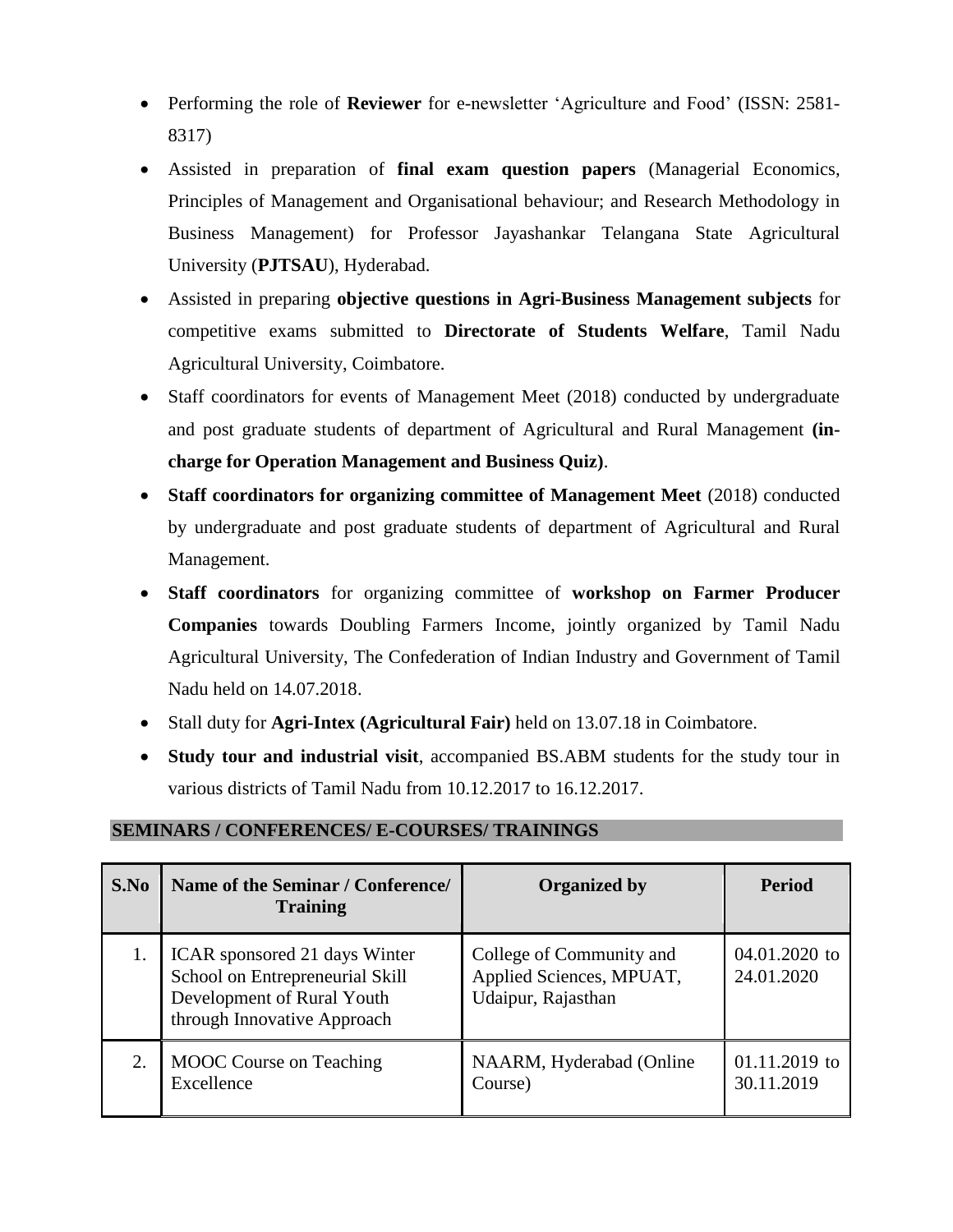| 3.               | International Workshop on<br><b>Strengthening International</b><br>Agribusiness Trade: Stakeholder<br>Dialogue and Partnerships towards<br><b>SDGs</b> | <b>TERI School of Advanced</b><br>Studies, New Delhi<br>Co-organizer: NAHEP                                      | 14.11.2019 to<br>15.11.2019 |
|------------------|--------------------------------------------------------------------------------------------------------------------------------------------------------|------------------------------------------------------------------------------------------------------------------|-----------------------------|
| $\overline{4}$ . | 21 days Faculty Induction<br>Programme                                                                                                                 | Director of Education, RPCAU,<br>Pusa                                                                            | 01.08.2019 to<br>21.08.2019 |
| 5.               | e-course on Integrating Lean<br>Manufacturing System and Industry<br>4.0 Concept                                                                       | <b>Asian Productivity</b><br>Organisation, Tokyo.                                                                | 15.12.2017 to<br>11.05.2018 |
| 6.               | e-course on Marketing Strategy and<br>Product Branding for SME's                                                                                       | <b>Asian Productivity</b><br>Organisation, Tokyo.                                                                | 01.05.2017 to<br>30.10.2017 |
| 7.               | <b>Agripreneurship Convention</b>                                                                                                                      | Directorate of Agribusiness<br>Development, TNAU, Cbe.                                                           | 16.03.2018 &<br>17.03.2018  |
| 8.               | One day Workshop on the Science of<br>Neuromarketing                                                                                                   | Center of Marketing, KCT<br>Business School, Kumaraguru<br>College of Technology, Cbe.                           | 10.03.2018                  |
| 9.               | <b>International Conference on Food</b><br>Processing and Agribusiness-<br><b>Emerging Trends</b>                                                      | Indian Institute of Plantation<br>Management, Bengaluru and<br>University of Wisconsin,<br>Madison, USA          | 18.01.2018 &<br>19.01.2018  |
| 10.              | <b>ICSSR Sponsored National</b><br>Conference on Marketing in an<br>Interconnected World: Trends,<br>Opportunities & Challenges                        | <b>GRG</b> School of Management<br><b>Studies PSGR Krishnamal</b><br>College of Women, Peelamedu,<br>Coimbatore. | 17.03.2017                  |
| 11.              | Workshop on How to Get Published<br>in the Right Journal                                                                                               | <b>GRABS</b> Educational<br>Charitable Trust, Chennai,<br>Tamil Nadu.                                            | 22.01.2017                  |
| 12.              | <b>ECOASPECT-Emerging Challenges</b><br>and Opportunities in a Agriculture,<br>Social, Plant, Environment, Co-<br>operatives & Technology.             | Genesis Urban and Rural<br>Development Society,<br>Telangana.                                                    | 10.09.2016 &<br>11.09.2016  |
| 13.              | <b>AFBSAH-</b> International Conference<br>on Advancing Frontiers in<br><b>Biotechnology for Sustainable</b><br>Agriculture and Health                 | Society of Biotechnology,<br>Allahabad                                                                           | 25.02.2016 &<br>26.02.2016  |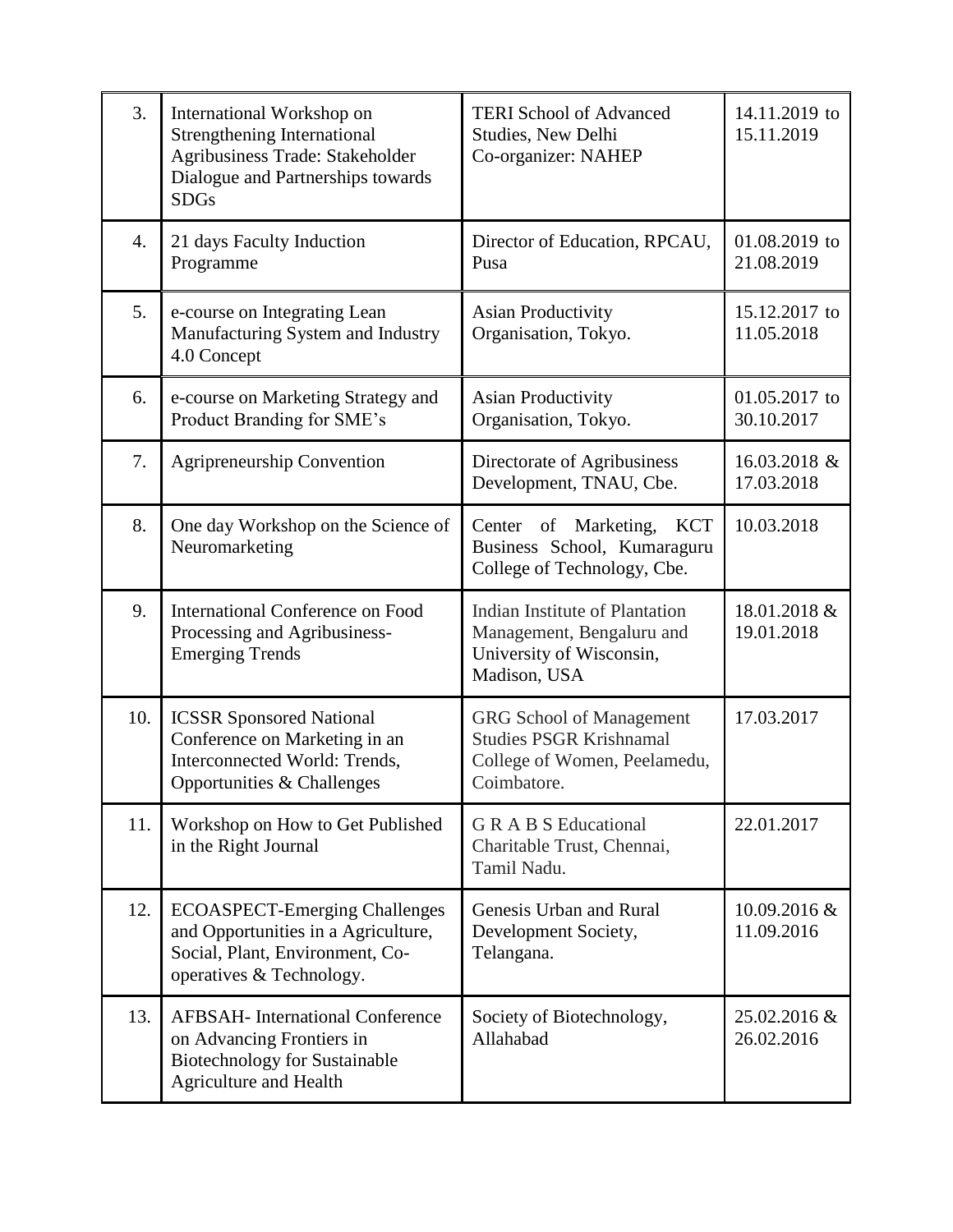| 14. | National Conference on Global<br><b>Research Initiatives for Sustainable</b><br>Agriculture & Allied Sciences                           | SSDAT (Meerut), Astha<br>Foundation (Meerut),<br>RVSKVV (Gwalior).                                                                                                                           | 12.12.2015 &<br>13.12.2015  |
|-----|-----------------------------------------------------------------------------------------------------------------------------------------|----------------------------------------------------------------------------------------------------------------------------------------------------------------------------------------------|-----------------------------|
| 15. | <b>IGNITE - 2015 A National Level</b><br>Seminar on Challenges and<br>Opportunities for the Growth of<br><b>Indian Financial Sector</b> | RTMNU, Dept of Business<br>Management & NIT Graduate<br>School of Management,<br>Nagpur.                                                                                                     | 31.01.2015                  |
| 16. | National seminar on Doubling Food<br>Production by 2025                                                                                 | TNAU, Coimbatore, State<br>Planning Commission, Chennai<br>and Agricultural Consultancy<br>Management Foundation.                                                                            | 23.01.2015 &<br>24.01.2015  |
| 17. | National conference on Emerging<br>challenges and opportunities in biotic<br>and abiotic stress management<br>(ECOBASM)                 | for<br>Scientific<br>Society<br>Development in<br>Agriculture<br>Technology<br>(Meerut),<br>and<br>Astha Foundation (Meerut) and<br>Society for advancement of<br>Rice Research (Hyderabad). | 13.12.2014 &<br>14.12.2014  |
| 18. | 2 <sup>nd</sup> Agricultural Graduate Student<br>Conference on Sustainable<br>Agriculture to FUEL (Feed, Unite,<br>Educate and Lead)    | Tamil Nadu Agricultural<br>University, Coimbatore                                                                                                                                            | 06.05.2014 &<br>07.05.2014  |
| 19. | NAIP- Agri Business Idol Camp                                                                                                           | NAIP, ICAR and TNAU, Cbe                                                                                                                                                                     | 07.05.2014                  |
| 20. | <b>National Scientific Tamil</b><br>Conference of Tamilaal yeyalum<br>velan ariviyal                                                    | Tamil University and Regional<br>Centre Agricultural<br>Engineering, Coimbatore                                                                                                              | 9.2.2013 &<br>10.2.2013     |
| 21. | National Conference on Rural<br>Marketing and Rural Consumerism                                                                         | Gandhigram Rural Institute,<br>Dindigul                                                                                                                                                      | 17.12.11 &<br>18.12.11      |
| 22. | National conference on Work Life<br><b>Balance</b>                                                                                      | Sankara Institute of<br>Management Sciences,<br>Coimbatore                                                                                                                                   | 12.10.11 &<br>13.10.11      |
| 23. | Training cum Project Study on<br>Implementation of Sales and<br>Commercial Policy in Yaaganti<br>Seeds Pvt Ltd                          | Yaaganti Seeds Private<br>Limited, Hyderabad.                                                                                                                                                | 01.05.2011 to<br>31.05.2011 |
| 24. | Training cum Project Study in Ratio<br>Analysis on Financial Statements of<br><b>HLF</b> Limited                                        | Hinduja Leyland Finance<br>Limited, Hyderabad                                                                                                                                                | 01.05.2011 to<br>31.05.2011 |